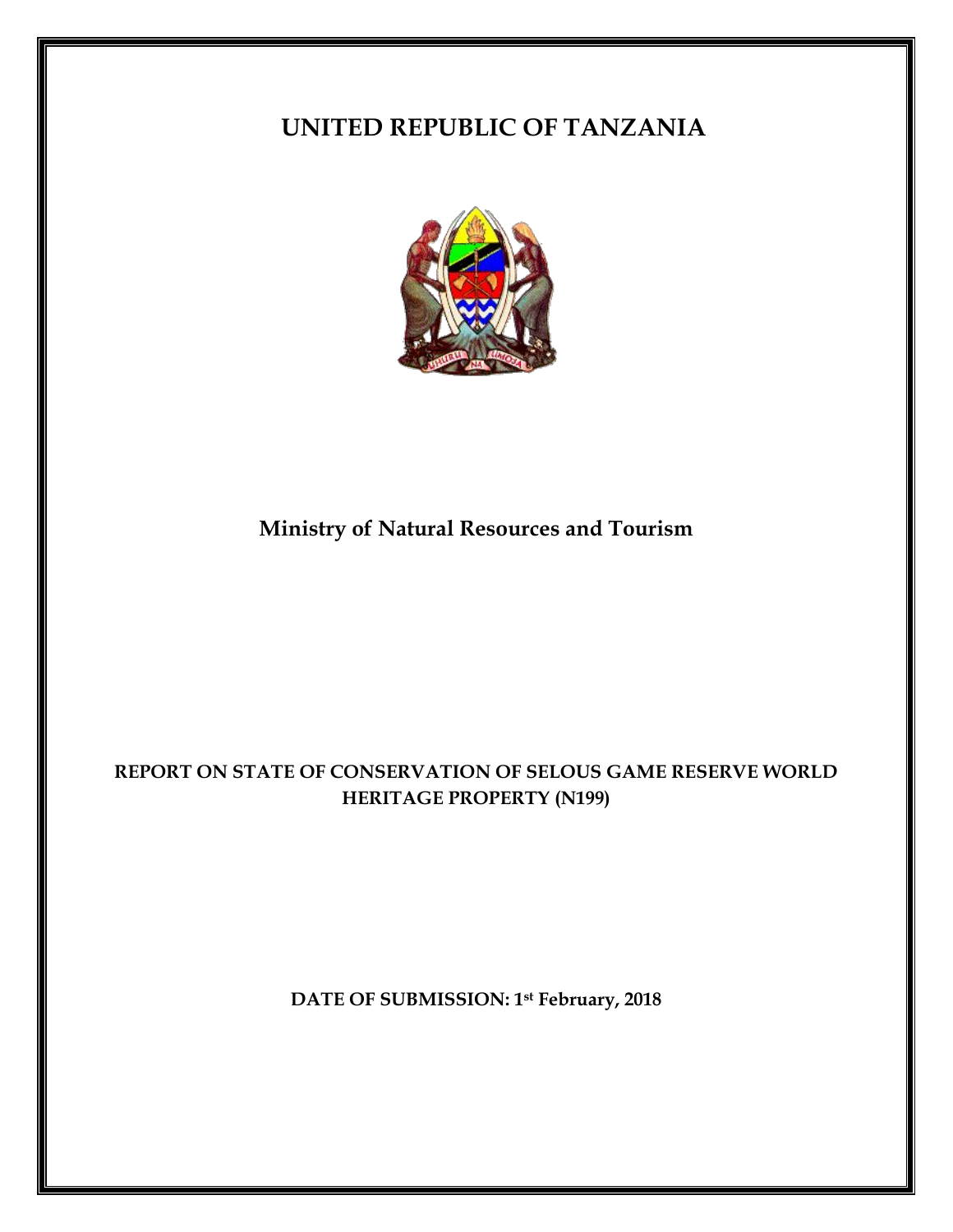**State Party:** United Republic of Tanzania Name of World Heritage Property: Selous Game Reserve (N199 bis) Geographical Co-ordinates: 7°20' to 10°30' S and 36°00' to 38°40'E Date of Inscription on the World 1982 Heritage List: Organization responsible for the Ministry of Natural Resources and Tourism, preparation of the report: Tanzania Wildlife Management Authority Name: Dr. James Wakibara Title: Director General - TAWA Address: P. o. Box 2658 Morogoro Tanzania Country Code:  $+255$ Telephone: 023-2934204-11 dg@tawa.go.tz Email: Date of Submission of Report: 1st February, 2018 Signature on Behalf of State Party:



 $\overline{2}$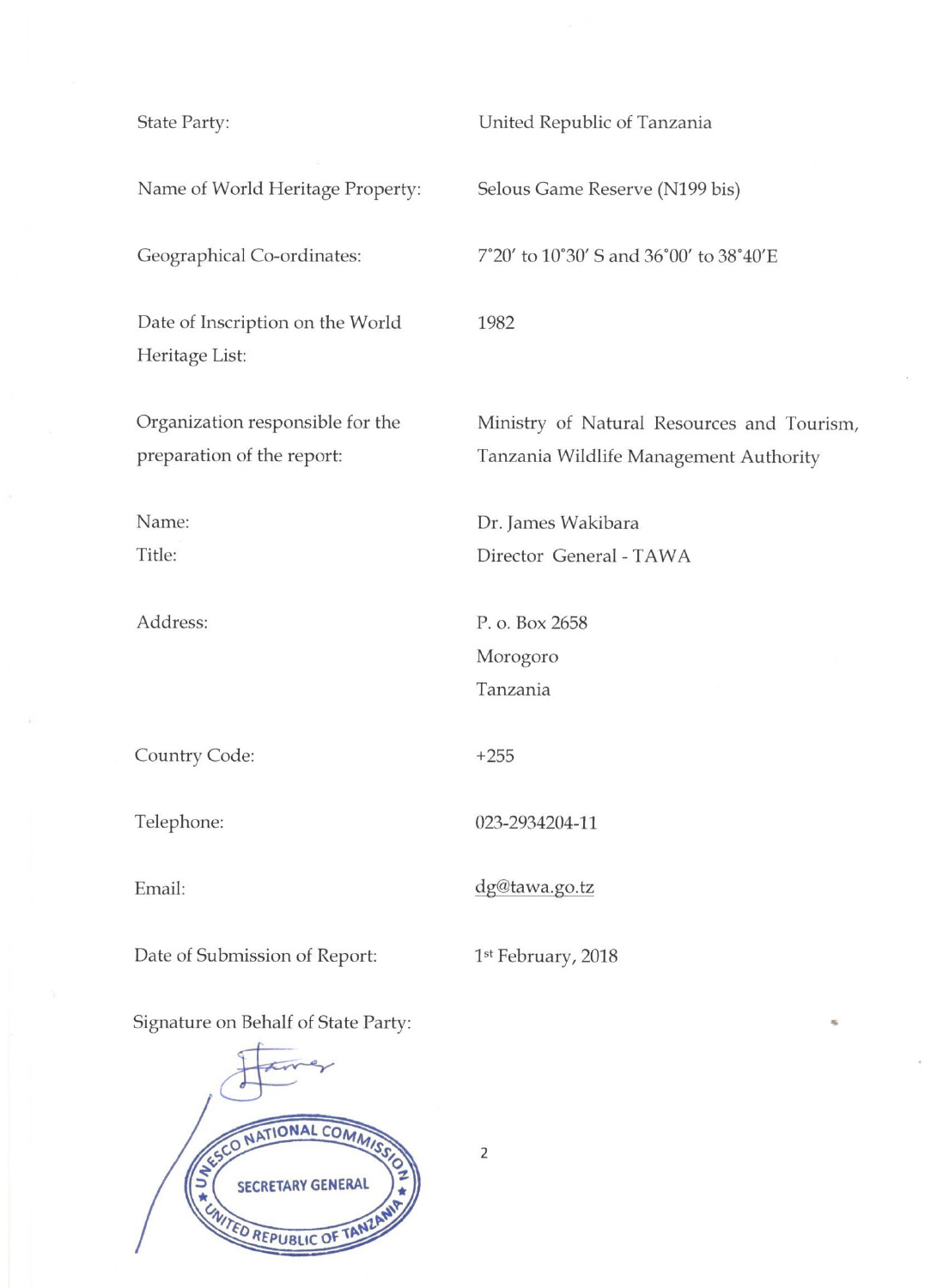# **List of Acronyms**

| <b>DSOCR</b>  | Desired State of Conservation for Removal of the property from the List of<br>World Heritage in Danger |
|---------------|--------------------------------------------------------------------------------------------------------|
| EAP           | <b>Emergency Action Plan</b>                                                                           |
| EIA           | <b>Environmental Impact Assessment</b>                                                                 |
| <b>ESIA</b>   | <b>Environmental and Social Impact Assessment</b>                                                      |
| <b>GR</b>     | <b>Game Reserve</b>                                                                                    |
| <b>GMP</b>    | General Management Plan                                                                                |
| MoU           | Memorandum of Understanding                                                                            |
| <b>MRP</b>    | Mkuju River Project                                                                                    |
| <b>IUCN</b>   | <b>International Union for Conservation of Nature</b>                                                  |
| <b>ISL</b>    | Insitu Leaching                                                                                        |
| <b>OUV</b>    | <b>Outstanding Universal Value</b>                                                                     |
| <b>UNESCO</b> | United Nation Education, Science and Children Organization                                             |
| <b>WHC</b>    | <b>World Heritage Centre</b>                                                                           |
| <b>WHS</b>    | World Heritage Site                                                                                    |
| <b>TAWA</b>   | Tanzania Wildlife Authority                                                                            |
| <b>SECAD</b>  | Selous Ecosystem Conservation and Development                                                          |
| <b>SGR</b>    | Selous Game Reserve                                                                                    |
| SoC           | <b>State of Conservation</b>                                                                           |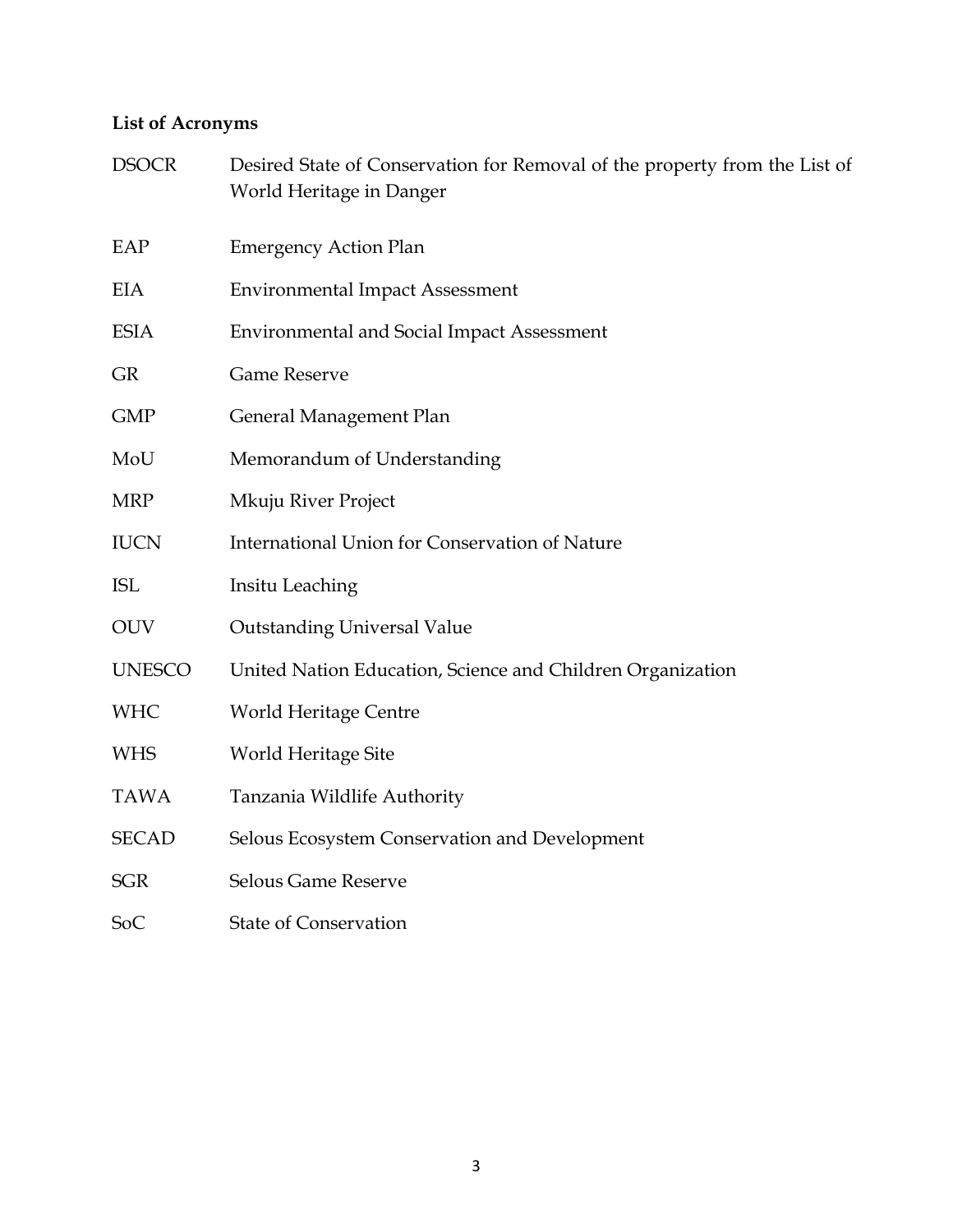#### **EXECUTIVE SUMMARY**

Selous Game Reserve, the World Heritage property was inscribed in the List of World Heritage in Danger since 2014 due to increased threats to its OUV particularly rampant poaching of elephants. Since then, the State Party in collaboration with conservation partners has taken deliberate efforts to counter poaching in the property. Some of these efforts include; development and implementation of EAP, implementation of SECAD project which focuses on the effective protection and management of SGR and its buffer zone and preparation of DSOCR that identifies indicators for the removal of the property from the list of World Heritage in danger. Further, the State Party has collaborated with Mozambique and China to develop draft action plan to protect Selous-Niassa Wildlife Corridor and to cub local and international wildlife crime respectively.

The State Party has recently made a firm decision towards industrial transformation, which has increased energy demand for the country. Given the currently available electric power generation options, it has been imperative to re-consider Stiegler's Gorge as a major power source. As such, the State Party has decided to develop the Stiegler's Gorge power source to its full potential to fill in the widened gap in power supply and demands. On the other hand, the State Party has conducted the special study on flooding regime for Kidunda dam and it will be incorporated in the ESIA as advised by the 2017 Reactive Monitoring Mission and shared to WHC as soon as it is available.

Further, due to low uranium prices in the world market, MANTRA has been granted a permission of two years to suspend the project waiting for the price to rise, thus no activity is taking place in the area. Concerning Kito-1 oil and gas project; the drill testing work has not been able t o commence in 2017 as planned because the Environmental Impact Assessment was not been approved. However, once the project is allowed to proceed, a comprehensive EIA study which will include a hydrological regime of the flood plain will be conducted. Finally, the strategic plan to mitigate impact of livestock in and around the property will be included in the GMP of the property, which is under review.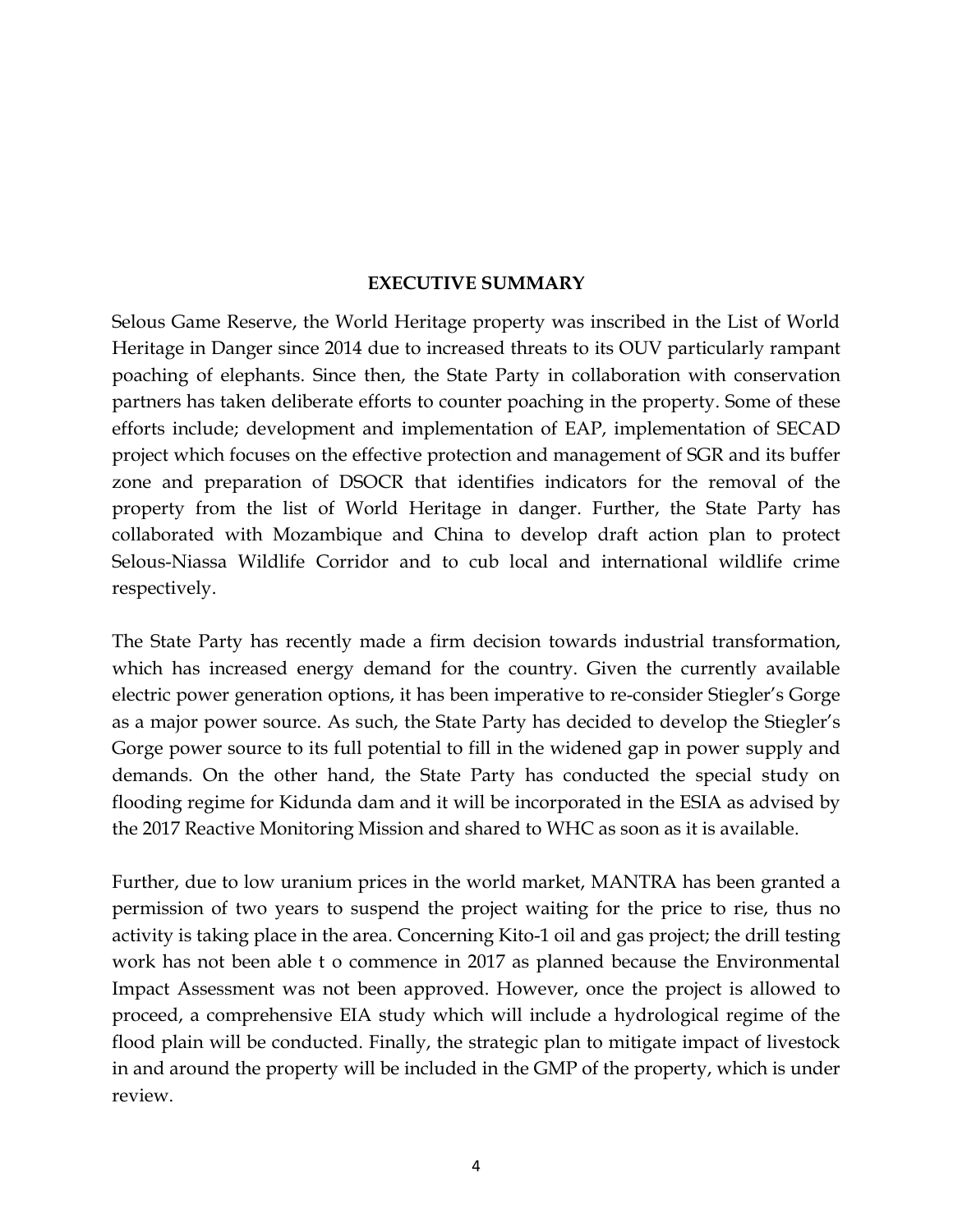## **Decision: 41 COM 7A.17**

The World Heritage Committee,

- 1. Having examined Document WHC/17/41.COM/7A,
- 2. Recalling Decision **40 COM 7A.47**, adopted at its 40th session (Istanbul/UNESCO, 2016),
- *3. Commends the State Party and its international partners for their on-going efforts to address poaching, and requests the State Party to submit the Selous Ecosystem Conservation and Development (SECAD) project plan to the World Heritage Centre and to report on progress of its implementation;*

### Response

The State Party acknowledges the appreciation by the WHC on her joint efforts with national and international partners to cub poaching. SECAD project was officially launched on  $17<sup>th</sup>$  June 2017. The implementation of this program is meant to supplement the efforts of the Tanzanian government to effectively conserve the property and its wider ecosystem and to address threats to its status as a natural World Heritage Site. The project plan is still under development for the coming five years, however, for the first two years the EAP (enclosed) will guide the implementation and the 2017 SECAD implementation progress report is enclosed.

*4. Welcoming the development of a draft Desired state of conservation for removal of the property from the List of World Heritage in Danger (DSOCR) and the Emergency Action Plan, also requests the State Party to submit the revised DSOCR to the World Heritage Centre for review by IUCN as soon as it is available, and to ensure adequate resources are available for the implementation of the Action Plan, and to report on progress made;*

### Response

During the 41st Session of the WHC meeting a consultative meeting between State Party delegates and IUCN agreed on the use of census data as baseline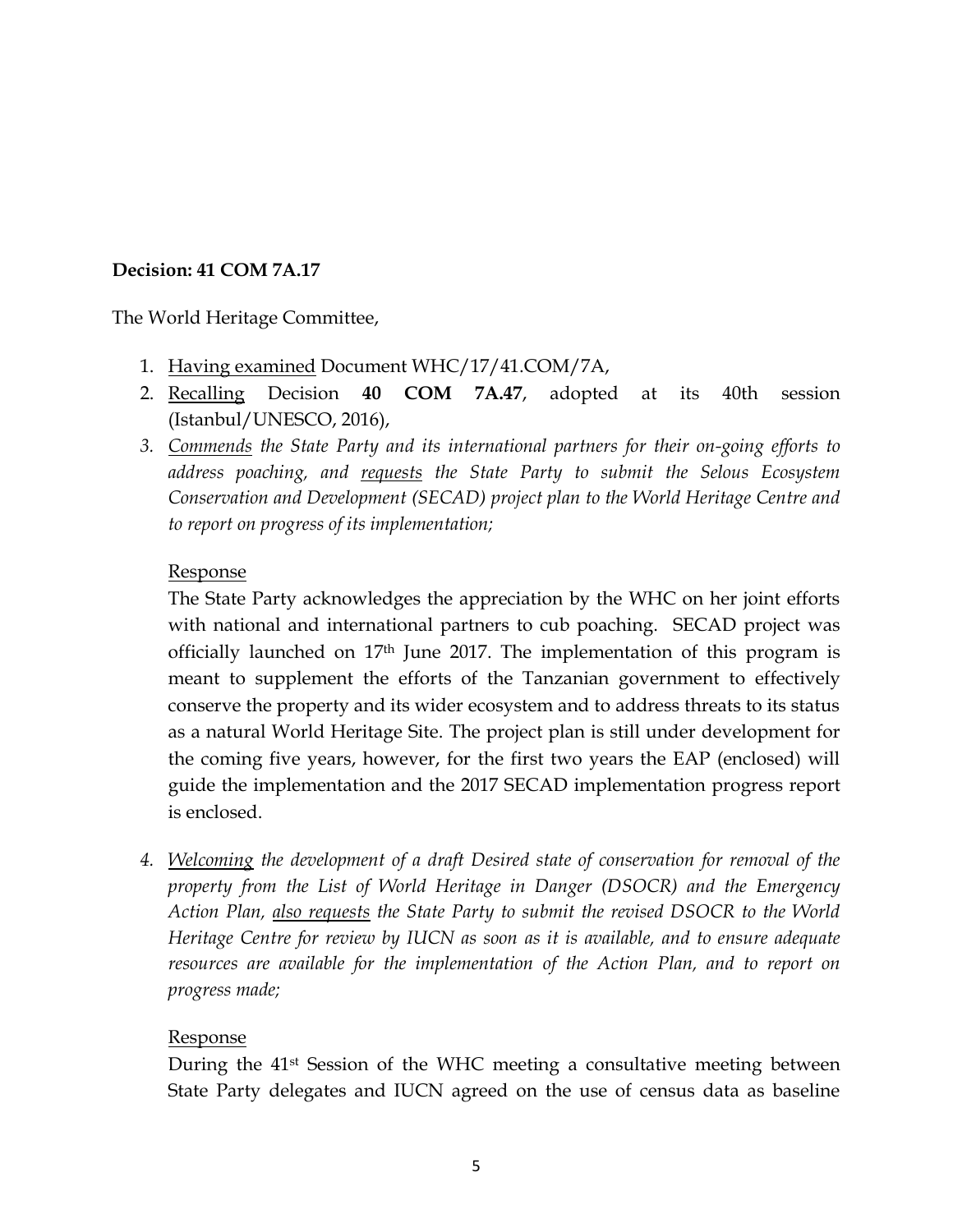information for elephant population recovery in the DSOCR and demographic studies will only enrich the census data. Once the baseline information is in place the DSOCR will be reviewed and shared. Funds from SECAD program will be used to implement the EAP.

*5. Notes with appreciation the development of a draft Action Plan by the States Parties of Tanzania and Mozambique to strengthen their collaboration to protect the Selous-Niassa corridor, and further requests the States Parties of Tanzania and Mozambique to submit the Action Plan to the World Heritage Centre and to report on progress of its implementation;* 

## Response

In May, 2017 law enforcement experts from Tanzania and Mozambique held a trans boarder meeting in Ruvuma in which they discussed the Action Plan for approval, the need to strengthen collaboration in fighting criminals committing offences in one state and take a refuge in another country, protection of the Selous – Niassa corridor and general security issues touching the parties. Once the Plan is approved, it will be shared with important stakeholders including the WHC. Currently WWF, through SECAD funds are working to ensure corridors (Niassa included) in the Selous ecosystem are protected

However, it should be noted that, the extensive catchment area of the corridor means substantial resources are required, and which currently exceeds the immediate capacity of the States Party. In this regard, the State Parties appeals to all interested partners to join hands with parties financially and technically to fully implement the Plan.

*6. Reiterates its request to the States Parties of Tanzania and China to report on the activities carried out in the framework of their agreement to prevent wildlife crime;*

### Response

The Government of the Peoples' Republic of China has allocated some US\$ 5,300,000.00 as Technical Assistance to Tanzania under the "Demonstration Planning and Implementation of Sustainable Conservation and Management Project" as part of the implementation of the MoU. The project focuses on enhancement of capacity building for Game Reserves and Anti-poaching Units in the country with emphasis on effective law enforcement by improving infrastructure, use of technology, awareness and training. However, the detailed activities to be implemented by these funds are yet to be completed. The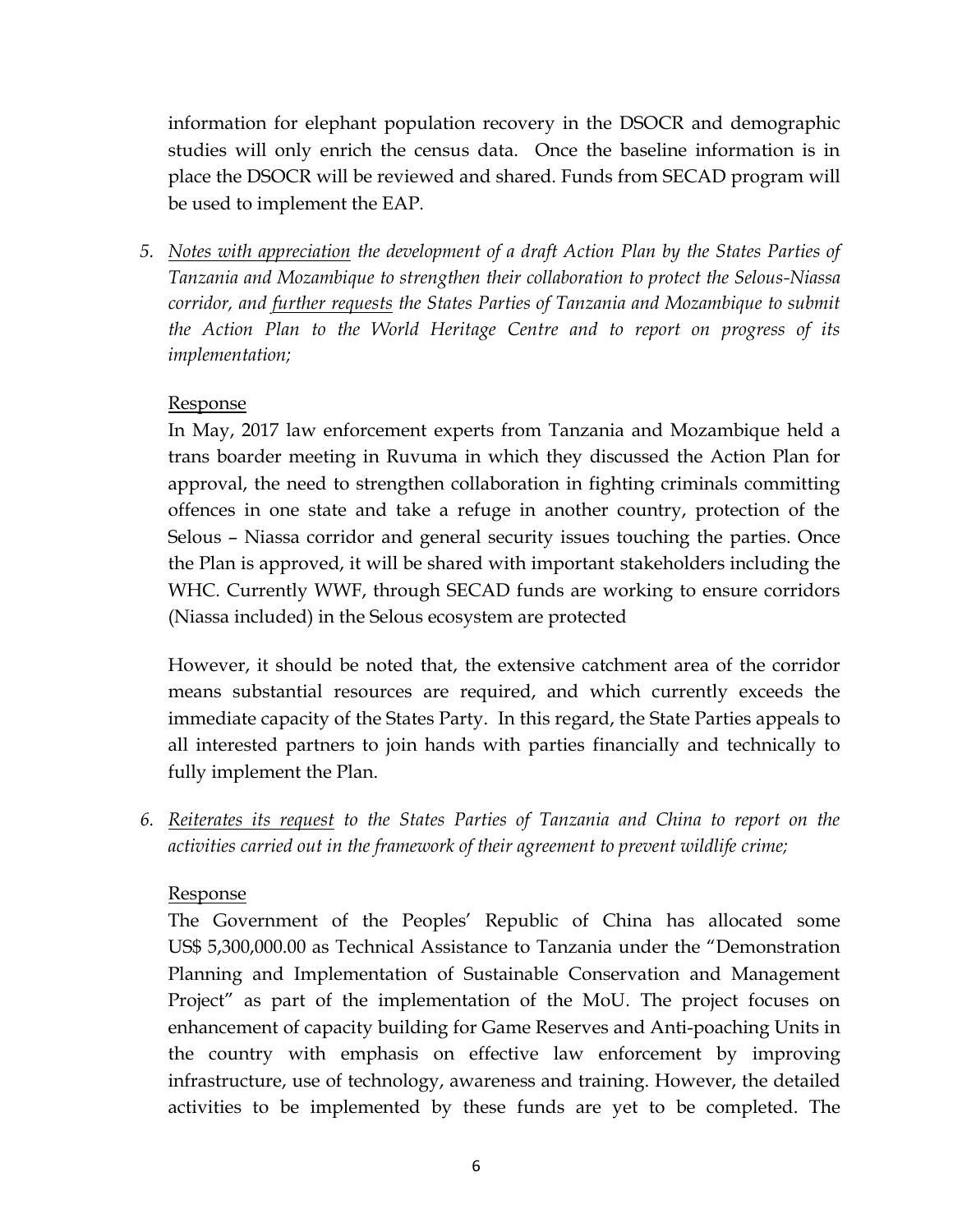implementation of this project will complement anti poaching efforts both at local and international levels.

*7. Considering the high likelihood of serious and irreversible damage to the Outstanding Universal Value (OUV) of the property resulting from the Stiegler's Gorge Hydropower project, and noting the inclusion of the project in the updated 2016 national Power System Master Plan, strongly urges the State Party to conduct a comprehensive ESIA/HIA for this project before deciding to proceed with the construction of the project and submit to the World Heritage Centre for review in accordance with paragraph 172 of the Operational Guidelines and requests the State Party to consider alternative options to the Stiegler's Gorge Hydropower project;*

## Response

The Stigler's Gorge dam is among the strategic projects that the government considers that will address the issue of electricity shortage in the country. It is important to take note that Selous Game Reserve was inscribed in the world heritage Sites list in the presence of the Stiegler's Gorge Development project plans.

The State Party is quite aware that the property can only be sustainably managed if it generates national wealth and improves livelihood of her people. It is important to note that the State Party as one among developing countries faces increased demand of power particularly at the moment when the government is seriously undertaking transformation towards industrialization.

To meet the demand, the State Party is striving to deploy cost effective alternative sources of power has determined that Stiegler's gorge dam development project as a reliable source of power will enable her people especially communities residing adjacent to the property to engage in development projects and alleviate poverty.

Further, the State Party would also like to assure the World Heritage Committee that it will be kept abreast of the developments on this project for its necessary intervention so as to safeguard the Outstanding Universal Values (OUVs) of the property.

- *8. Requests furthermore the State Party to fully implement all of the recommendations of the 2017 mission, in particular:* 
	- *1. To consider a project design of the Kidunda Dam that will not inundate any part of the property at full supply level, to include a model for the flooding regime in*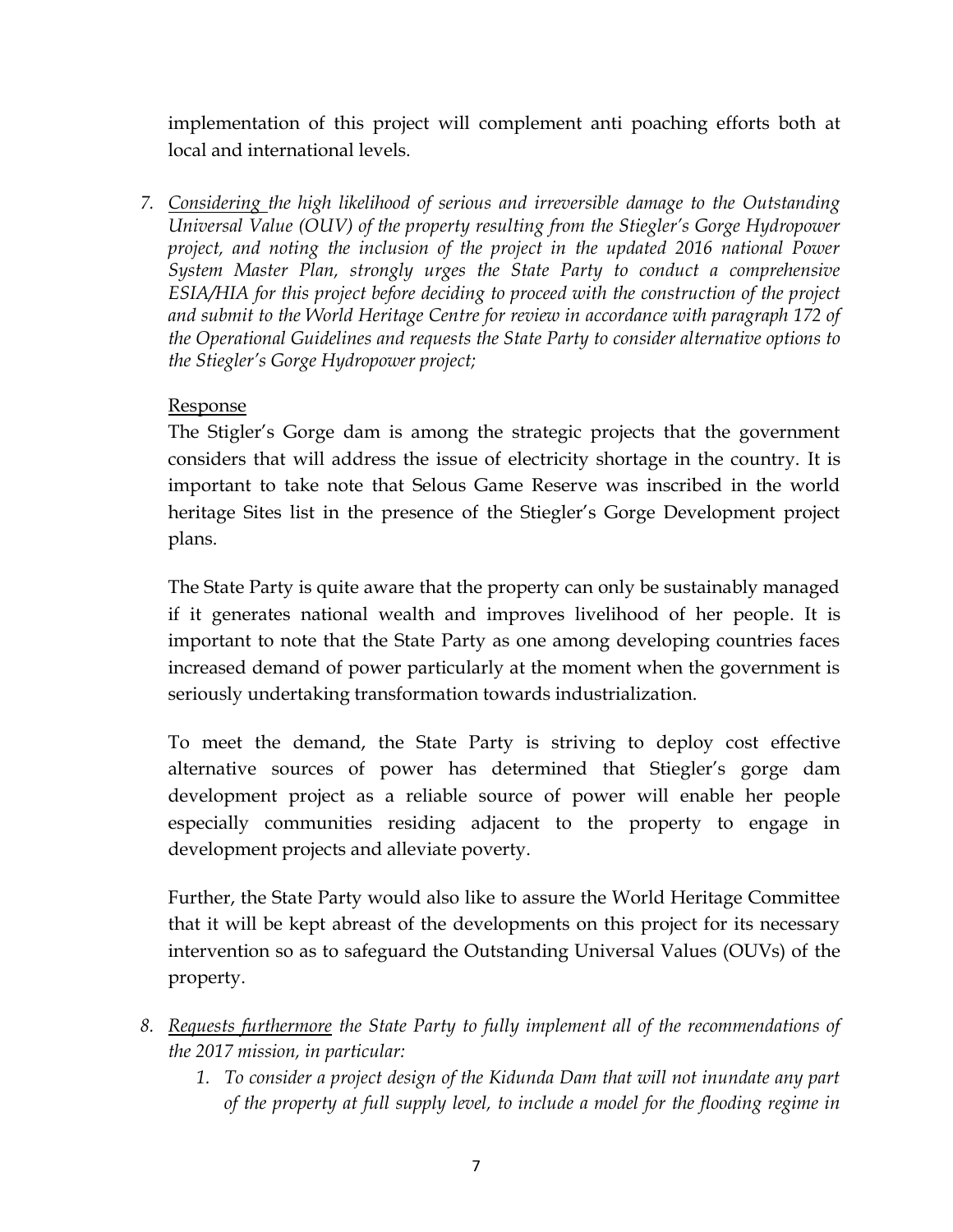*the Environmental and Social Impact Assessment (ESIA) for the project, and to submit it to the World Heritage Centre for review by IUCN,* 

## Response

The State Party conducted a special study on the flooding regime of the proposed Kidunda dam of which it will be incorporated in the ESIA. The ESIA will be shared as soon as it is available.

*2. To develop an ESIA for the In Situ Leaching (ISL) method and any other method selected at the Mkuju River Project (MRP), should the project proceed to this stage,* 

## Response

MANTRA has been granted a two years suspension of the project on the ground that uranium prices in the world market has dropped significantly that they cannot afford to start the mining.

*3. To propose an additional valuable wildlife forest area as an extension of the property as requested by the Committee in Decision 36 COM 8B.43;*

## Response

The State Party made commitment to add a valuable piece of land to the property as originally requested by WHC in Decision **36 COM 8B.43.** As it was reported in previous SoC report a land from Mbarika Mountains in Ulanga District in the western part of the property is in the process of annexation to the property. Currently, TAWA is still consulting and engaging various stakeholders of different levels for proper annexation.

*9. Notes with concern the Kito-1 oil and gas prospecting concession located in the Kilombero Valley Floodplain Ramsar site, where drilling is expected to start in the third quarter of 2017, which may impact on the OUV of the property, and also urges the State Party to not permit drilling to proceed until a specialist study on the hydrological regime of the floodplain and a comprehensive EIA informed by the specialist study, have been undertaken and submitted to the World Heritage Centre for review by IUCN, in accordance with Paragraph 172 of the Operational Guidelines;*

## Response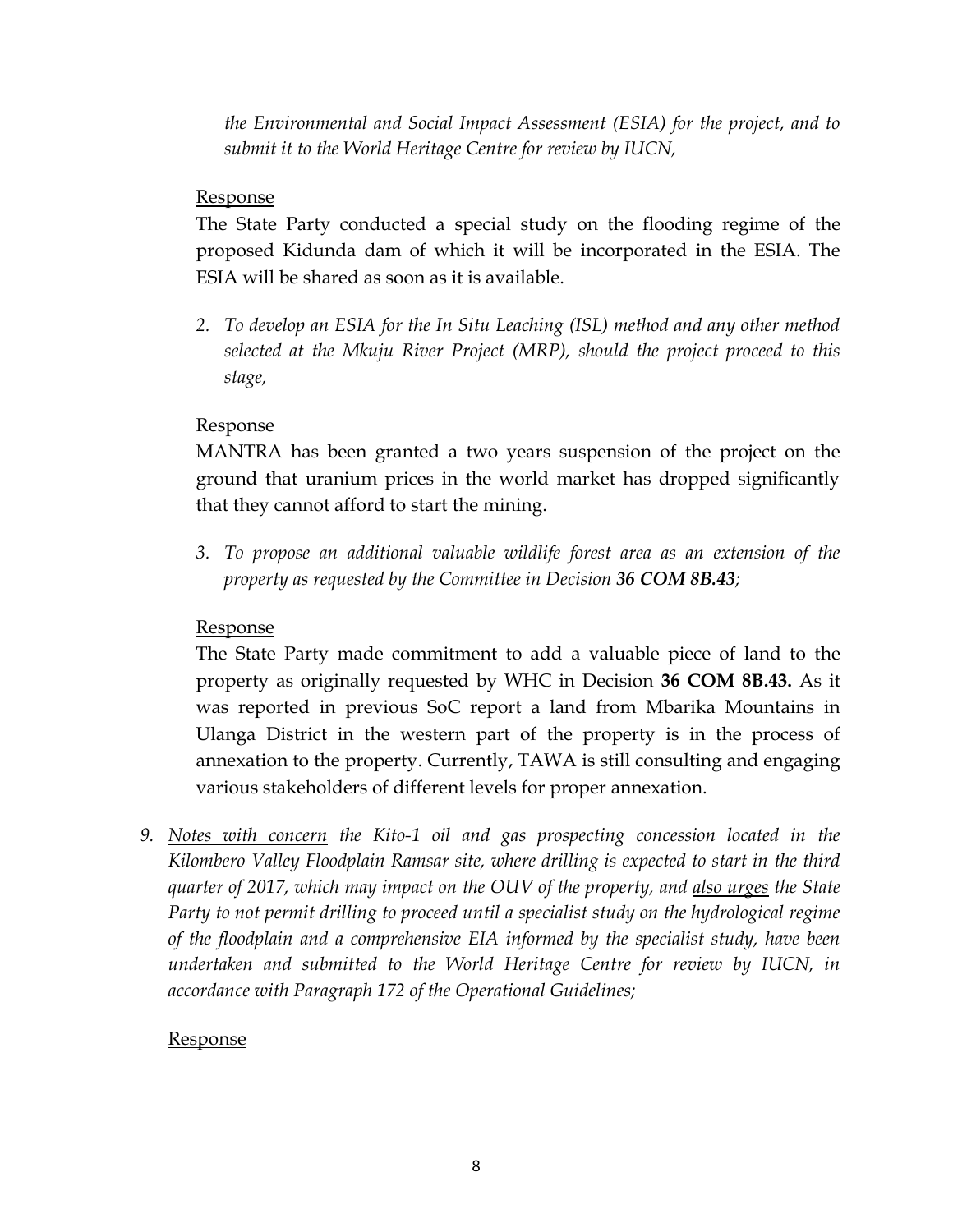The State Party recognizes the likely threats of Kito 1 oil and gas drilling in Kilombero Valley Floodplain Ramsar site might have on the Outstanding Universal Value of the Property.

The drilling test work has not been able to commence in 2017 as planned because the Environmental Impact Assessment has not been approved. The testing results will determine the decision on the way forward of the Kito 1 oil and gas drilling project in the Valley. Therefore, for the project to commence a comprehensive EIA study which will include a hydrological regime of the flood plain and a wider stakeholder consultation will be conducted.

*10. Notes the emerging threat posed by increasing and intensifying livestock grazing inside the property, and requests moreover the State Party to rapidly develop, as part of the overall management framework, a strategic plan and interventions to secure a sustainable solution to mitigate the impacts of livestock grazing on the OUV of the property;*

### Response

The State Party acknowledges the request by WHC on the development of strategic plan to mitigate impact of livestock in the property. The plan will be included in the GMP of the property, which is under review.

- *11. Finally requests the State Party to submit to the World Heritage Centre, by 1 February 2018, an updated report on the state of conservation of the property and the implementation of the above, for examination by the World Heritage Committee at its 42nd session in 2018;*
- *12. Decides to retain Selous Game Reserve (United Republic of Tanzania) on the List of World Heritage in Danger.*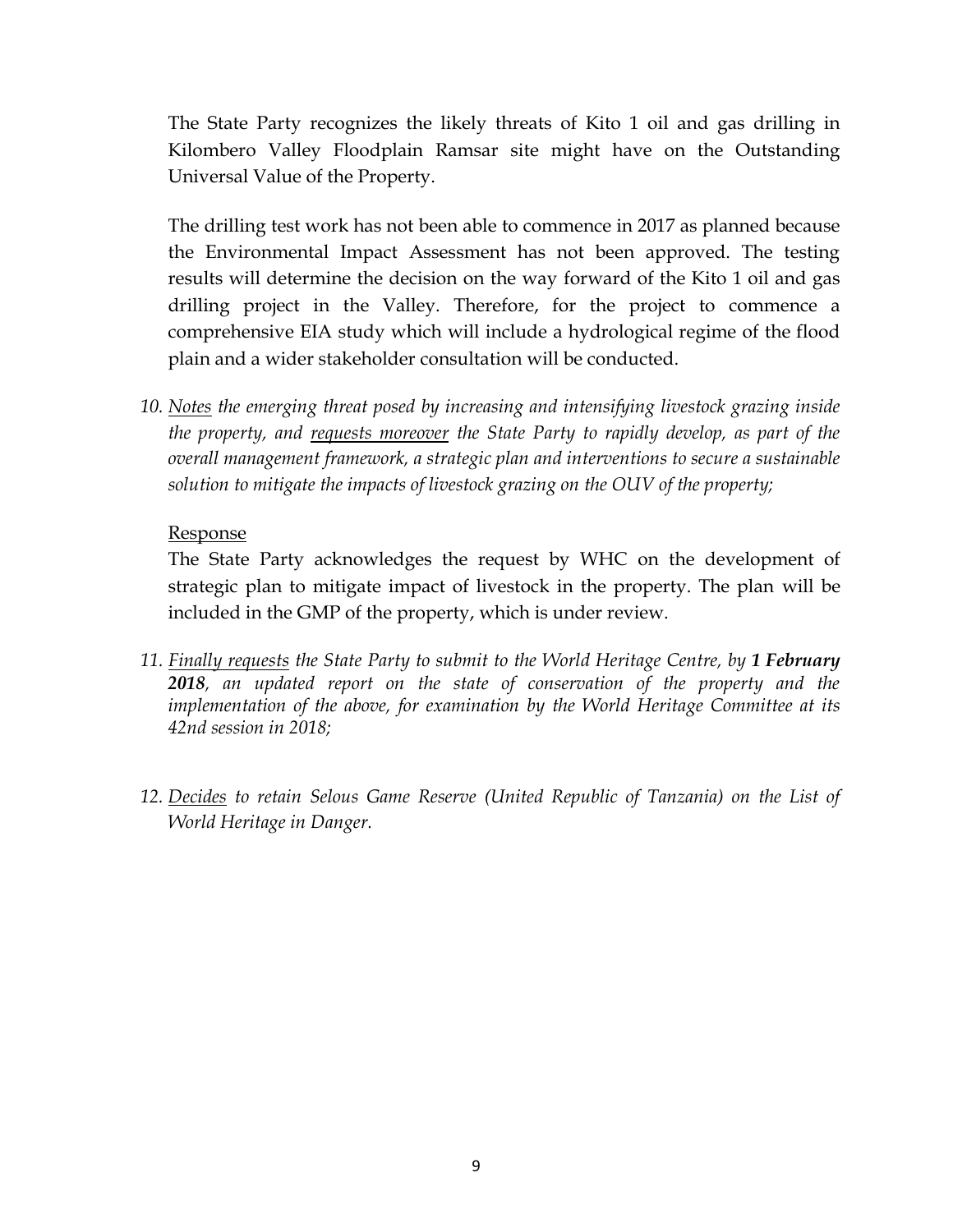### **SECAD PROGRESS REPORT JANUARY – DECEMBER 2017**

In the period between January to December 2017, some of the activities undertaken are as follows:-

**1. Law enforcement;**

## **1.1 Aerial and ground patrols and results**

- a. A total of 2,059 ground patrols equals to 92,795 patrol person days were conducted (Long patrols 985, Short patrols 980 and Joint patrols 94).
- b. 216 aerial patrols, 454 hours 5 mins. were conducted covering 24,219.76 kms in the Selous Ecosystem.
- c. 399 poachers and 4,692 cattle were apprehended out of which 28 cattle were confiscated and the remaining returned to owners.
- d. 106 cases were filled in courts, 58 concluded by 12 cases sentenced a total of 544 months in jail, 32 cases fined and 14 cases acquitted.
- e. Poaching significantly reduced compared to the previous years, (in particular 2012/13 with more than 100 carcasses) as only 5 elephant carcasses resulting from poaching were recorded in 2017.

## **1.2 Patrol gears and other facilities**

- a. Six (6) Patrol vehicles (Toyota Land Cruisers) were received and deployed in the field (1 to Miguruwe, 2 to Kalulu, 2 to Ilonga and 1 to Seka) enabling increased patrol coverage in these sectors.
- b. Phase one Radio communication systems installation in Selous (2 DVHF communication towers, Operation room) completed pending backpack radios for ground patrol squards. Sectors covered are Matambwe, Kingupira, Msolwa, Ilonga and Miguruwe.
- c. The installation in the remaining sectors (Kalulu, Likuyu Seka and part of Liwale) will be undertaken in the second phase.

### **2. Ecological monitoring tasks carried out**

### a. **Elephant demographic study**

In November 2017 a demographic survey were undertaken in the Selous game reserve, where a total o 37 elephant groups were counted with a total of 273 individuals. Elephant bulls counted were 28 individuals and in the cow-calf groups a total of 245 individuals were identified and counted. The demography survey that covered the Southern Selous, shows that Bulls covered 10% of the population and 90% of the sampled population were in the cow-calf groups. The cow-calf group indicated the highest proportional (25%) of individuals of age 0-5 years.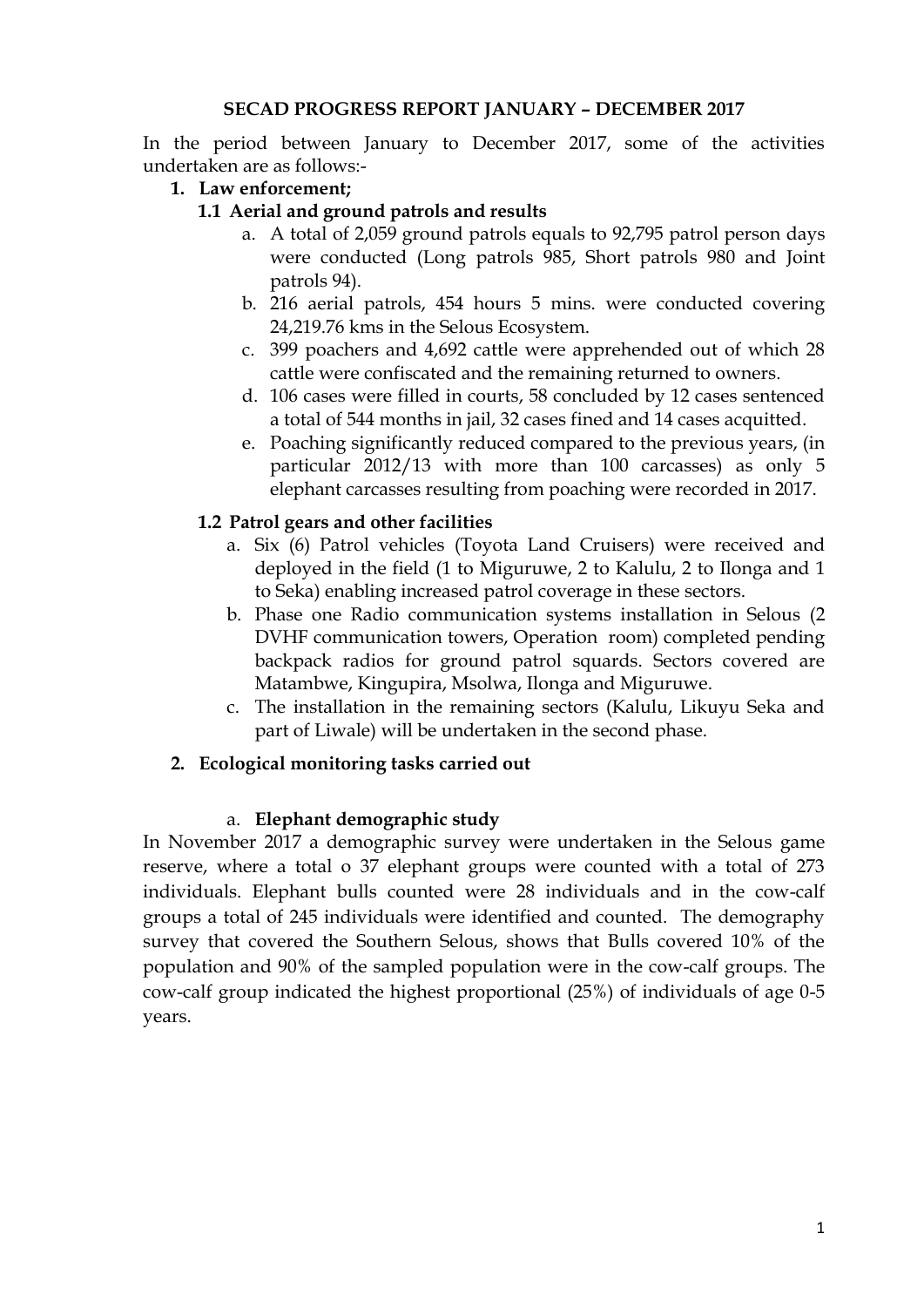Selous Elephant demography 2017



#### **b. Rhino monitoring**

Rhino monitoring in Selous has been *"on and off"* for quite sometimes until July 2017 when the monitoring project started again in Matambwe and Liwale. TAWIRI is leading the project with a workforce from TAWA together with WWF. Actual Field tracking of individual rhino started in September 2017 up to date.



The initial survey indicated that rhino are still present in the Selous GR even though we are yet to know the exact number. The tracking teams encountered rhino spoor/track four times during the search and camera traps were installed in all areas where track were seen. None of the camera have captured rhino image to date; but there are several other wildlife animal species images including elephants. Our hypothesis is that the survival of the rhino in Selous has something to do with avoidance of human presence.

As rhino detect the presence of human, change their movement strategies thus why even the camera have not captured a rhino image. Second hypothesis is that the numbers of black rhino are very small that reduces the change of encounter as we consider the size of Selous.

Currently we are reviewing the output versus the best strategy that will increase the chance of encounter including increasing camera traps in thick forest.

### **c. Elephant collaring**

Elephant collaring program has been initiated in Selous Game Reserve to determine elephant seasonal movement (local and regional), determine stress levels following recent heavy poaching and assess availability of corridors in the